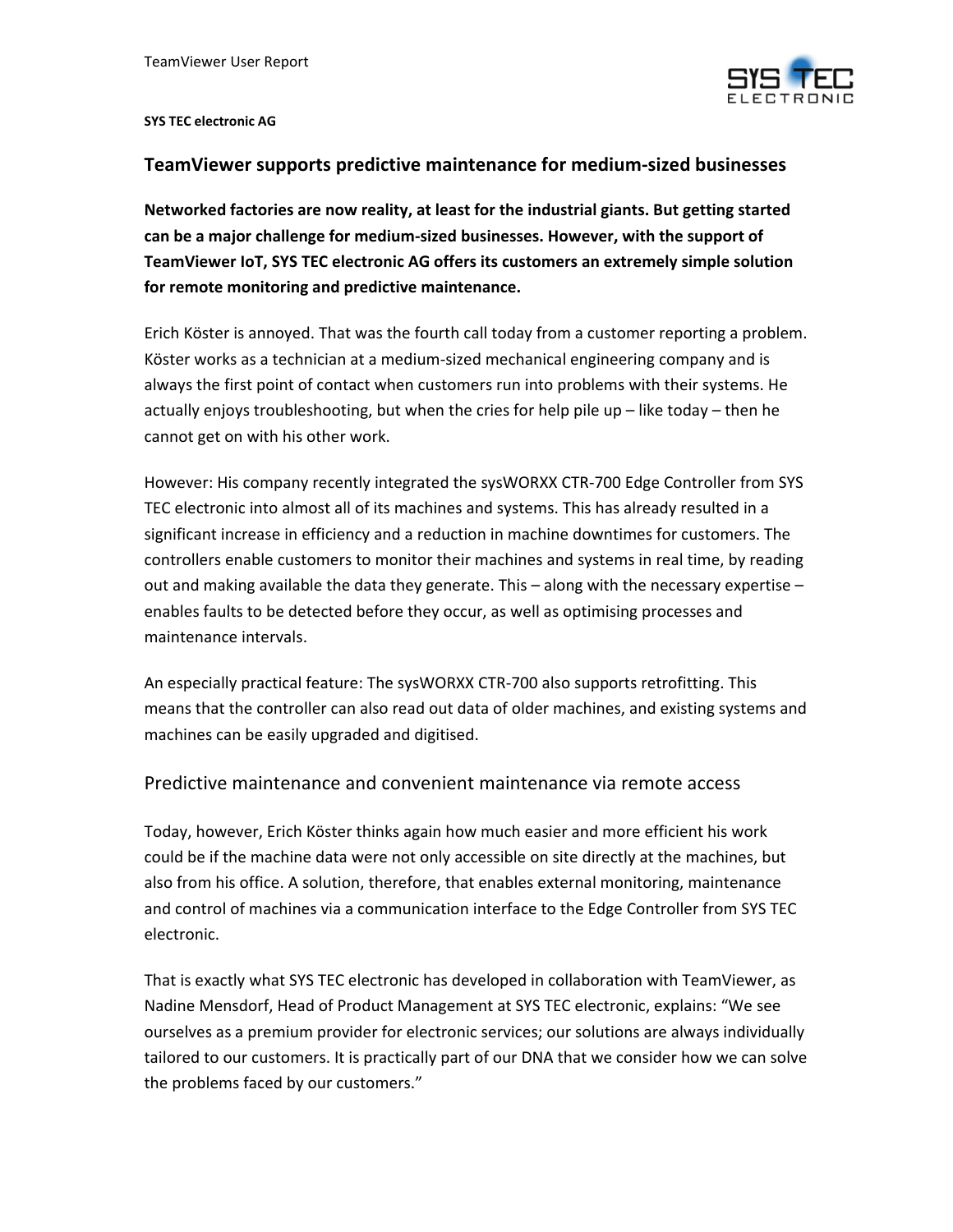Many of these customers are medium‐sized manufacturers of specialised machines, for example. And they are increasingly moving in the direction of Industry 4.0. "First of all, they want to utilise the value-added potential of IoT, especially in the areas of live monitoring and predictive maintenance, for their own production facilities. Another important aspect, however, is the added value that they can offer to their own customers through additional services based on IoT." The need for suitable solutions is there – and growing, explains Mensdorf.

Initially, SYS TEC electronic used a range of partner solutions for remote access to its controllers, and these could be used with any cloud. "But the handling was not easy. And medium‐sized businesses in particular often have strong reservations about using cloud solutions, due to concerns about the security of the data both in and during transfer to the cloud."

## Secure networking of critical production systems

This meant that a solution was needed that would enable customers to access data not only via the cloud but also within their local network. It also needed to be easy, safe and quick to implement. TeamViewer IoT provided the ideal solution. Now SYS TEC electronic offers its customers the possibility of flexible access to the data collected by the Edge Controllers, thanks to TeamViewer IoT. It is flexible because the user decides where the data is stored and who may access it. "Our customers and their own end users are pleased to have complete control over data access. The users and machine owners make completely autonomous decisions about whether the data can be used in their own network or if, for example, the machine manufacturer may access it externally." All TeamViewer connections are made over completely secure data channels that are established with a 2048‐bit RSA public/private key exchange and encrypted with 256‐bit AES. Since the private key never leaves the client computer, this technology ensures that no intermediate computers connected on the internet can decrypt the data stream.

The TeamViewer IoT integration enables a machine's performance and status data and current maintenance requirements to be recorded without the need for a technician to do this on-site. Technicians can remotely monitor the "health" of the equipment, define thresholds and set appropriate alarms, all from their own offices. This allows early warnings and signs of wear to be detected and remedied before they become a serious problem. Thanks to predictive maintenance, the overall costs of a system can be significantly reduced.

"It is a lean, commercially viable solution that is simple to integrate and easy to scale," says Nadine Mensdorf. "It gives our customers an easy starting point in the field of Industrial IoT. Instead of needing to start a large, expensive IoT initiative, they can explore the technology